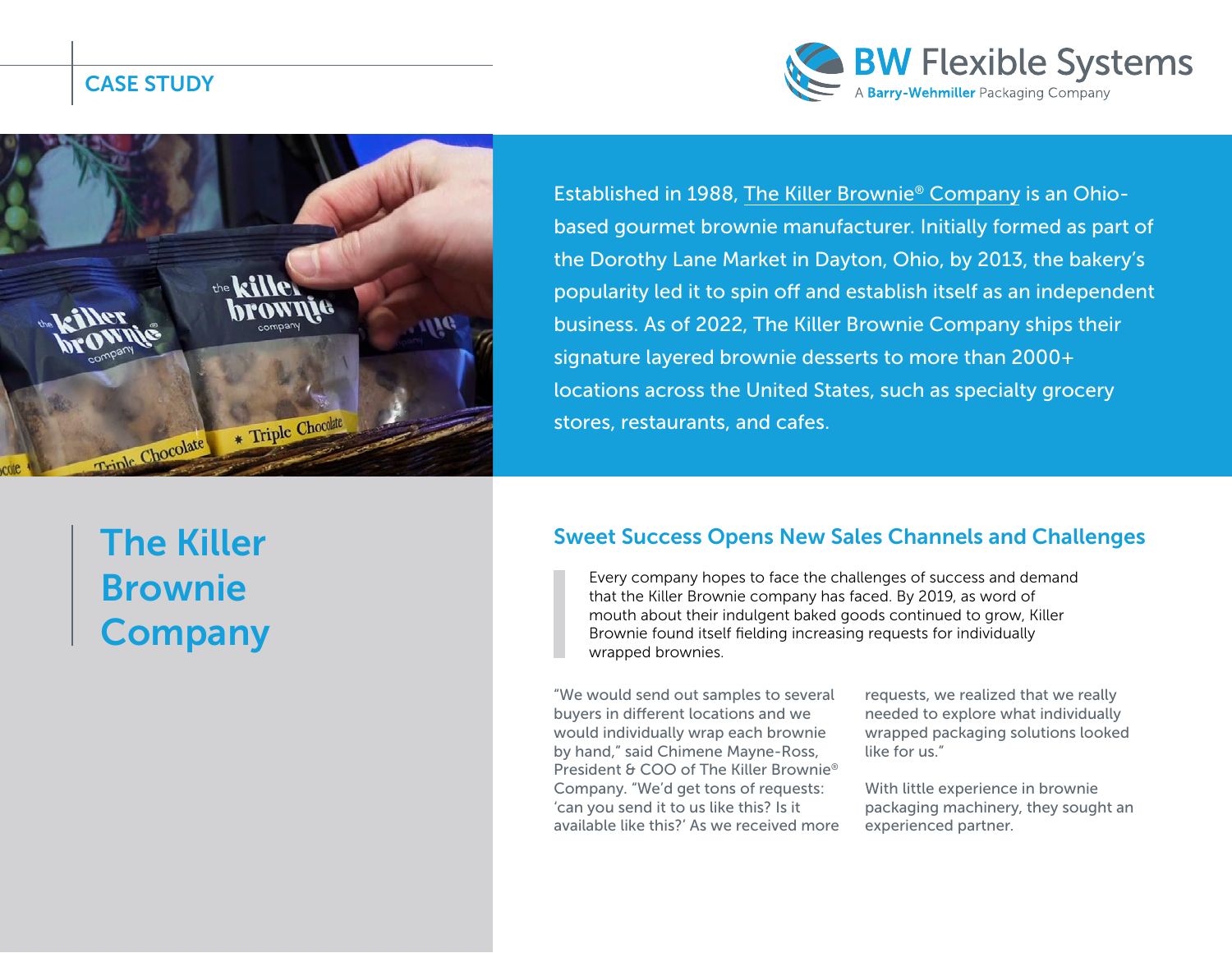#### Searching for the Perfect Packaging Partner

In 2019, Mayne-Ross and Julia Hoy, Killer Brownie's Director of Product Development and QA, were exploring packaging solutions at the [International](https://www.bakingexpo.com)  [Baking Industry Exposition](https://www.bakingexpo.com) when they met Phil Williams, a sales executive for BW Flexible Systems. With several decades of flow wrapping experience, specifically in baked goods, Williams and his BW Flexible Systems colleagues were able to anticipate and answer several questions for Mayne-Ross and Hoy at the show.

"At the beginning of our search, we definitely were impressed with what we saw at the show," Hoy said. "We probably talked with 6-8 companies at the show to discuss the possibilities. BW treated us very well. They didn't just hand us a card and say, 'we'll have this person contact you.' They took the time to answer our questions and showed us how a product would run on the line."

At the start of 2020, Killer Brownie sent samples to several packaging machinery suppliers from the tradeshow to test various flow wrap solutions. BW Flexible Systems was the only company that responded with clarifying questions about Killer Brownie's product.

"That was when we realized that they had really bought into what we wanted to do," Hoy said.

"We were looking for a company that would be able to offer us that in the equipment and the long-term support. They haven't disappointed."

Chimene Mayne-Ross President & COO The Killer Brownie® Company



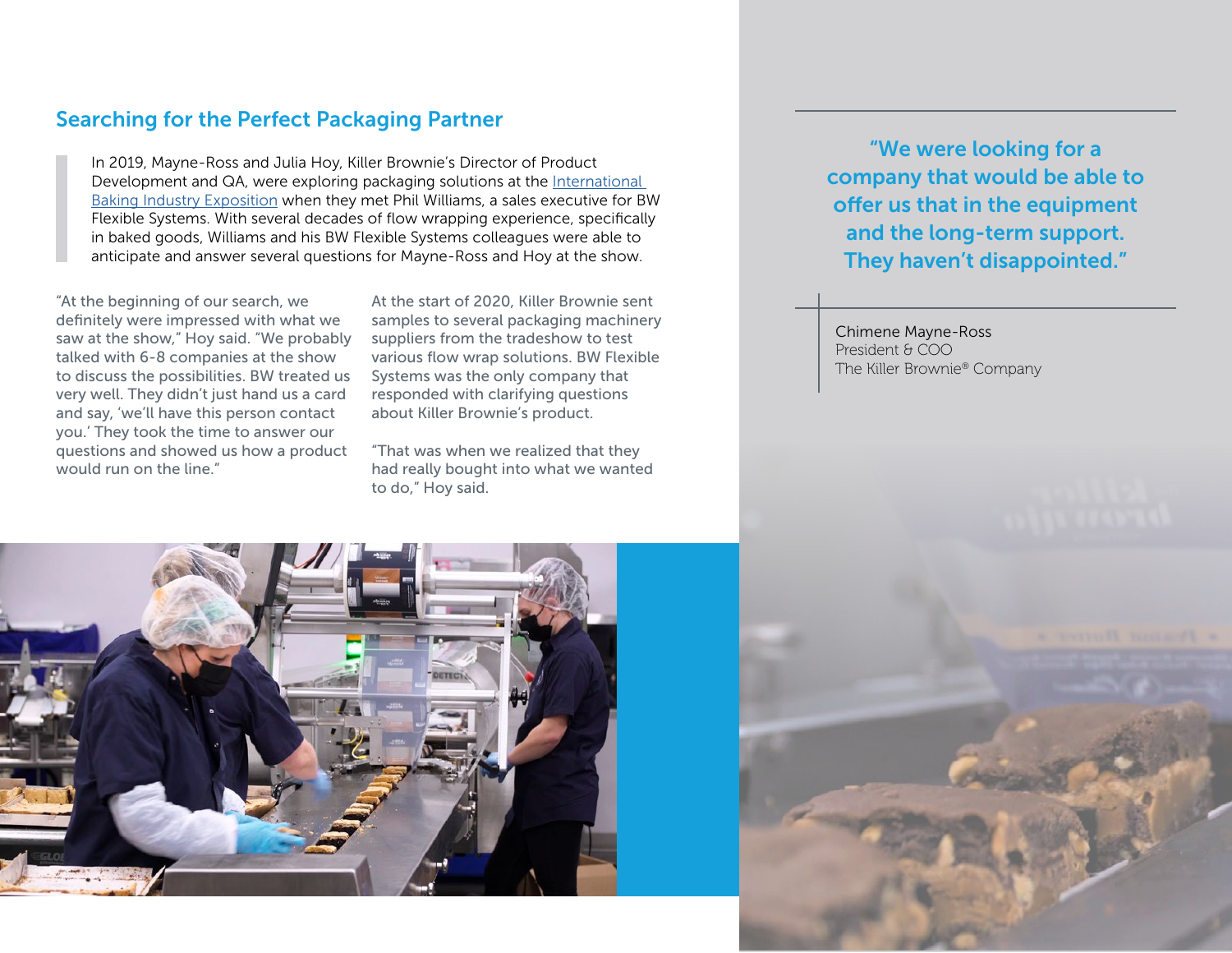## Recipe Testing

Trends in the bakery market were already shifting toward single-serve packaging prior to COVID-19, but as the pandemic wore on the need for individually wrapped, shelf-stable products exploded. While companies struggled to keep their doors open, BW Flexible Systems and The Killer Brownie Company found ways to safely continue their collaboration.

The two companies sent several samples back and forth, testing different brownies, films, and [horizontal flow](https://www.bwflexiblesystems.com/machine-type/horizontal-flow-wrappers?utm_source=case+study&utm_medium=pdf&utm_campaign=Killer+Brownie+case+study&utm_content=HFFS+link) wrappers until they found a suitable packaging solution for Killer Brownie's range of products.

"What they were looking for was something that was going to wrap everything because they have a

plethora of different brownie products that they manufacture at their facility," Williams said. "If you're making 20 SKU's and each one has different properties, we need to understand how that's going impact the product's flow on the machines. They gave us a lot of opportunity to do some playing around with their product in the lab and that helped us formulate our recommendations."

Following the tests, the two companies identified a set of requirements for the eventual solution:



The machine needed to be very easy to clean and changeover due to allergen considerations.



The solution needed to be simple to use because<br>Killer Brownie was new to packaging machinery.



The OEM needed to be a domestic partner that was easily accessible for future parts and service.



In addition to satisfying these requirements, BW Flexible Systems leaned on its firsthand experience working in the bakery industry to make recommendations about the film specifications and other characteristics of the product package. For example, Glyn Sparks – a BW Flexible Systems application engineer – explained that the package would need a U-card to support and protect the brownies throughout distribution.

To meet Killer Brownie's needs for a flexible, easy-to-use brownie packaging solution, BW Flexible

Systems delivered a [Rose Forgrove](https://www.bwflexiblesystems.com/machine/horizontal-flow-wrappers/rose-forgrove-merlin?utm_source=case+study&utm_medium=pdf&utm_campaign=Killer+Brownie+case+study&utm_content=RF+Merlin+Blu+text+link)  [Merlin Blu](https://www.bwflexiblesystems.com/machine/horizontal-flow-wrappers/rose-forgrove-merlin?utm_source=case+study&utm_medium=pdf&utm_campaign=Killer+Brownie+case+study&utm_content=RF+Merlin+Blu+text+link) horizonal flow wrapper (HFFS) and arranged to have representatives on hand to train and support Killer Brownie workers as they were introduced to their new equipment.

"I think sometimes we weren't quite sure where we were going – we had never done individually wrapped products before and nobody within our company had ever done flow wrap," Hoy said. "They gave us a great head start into an area that we knew nothing about."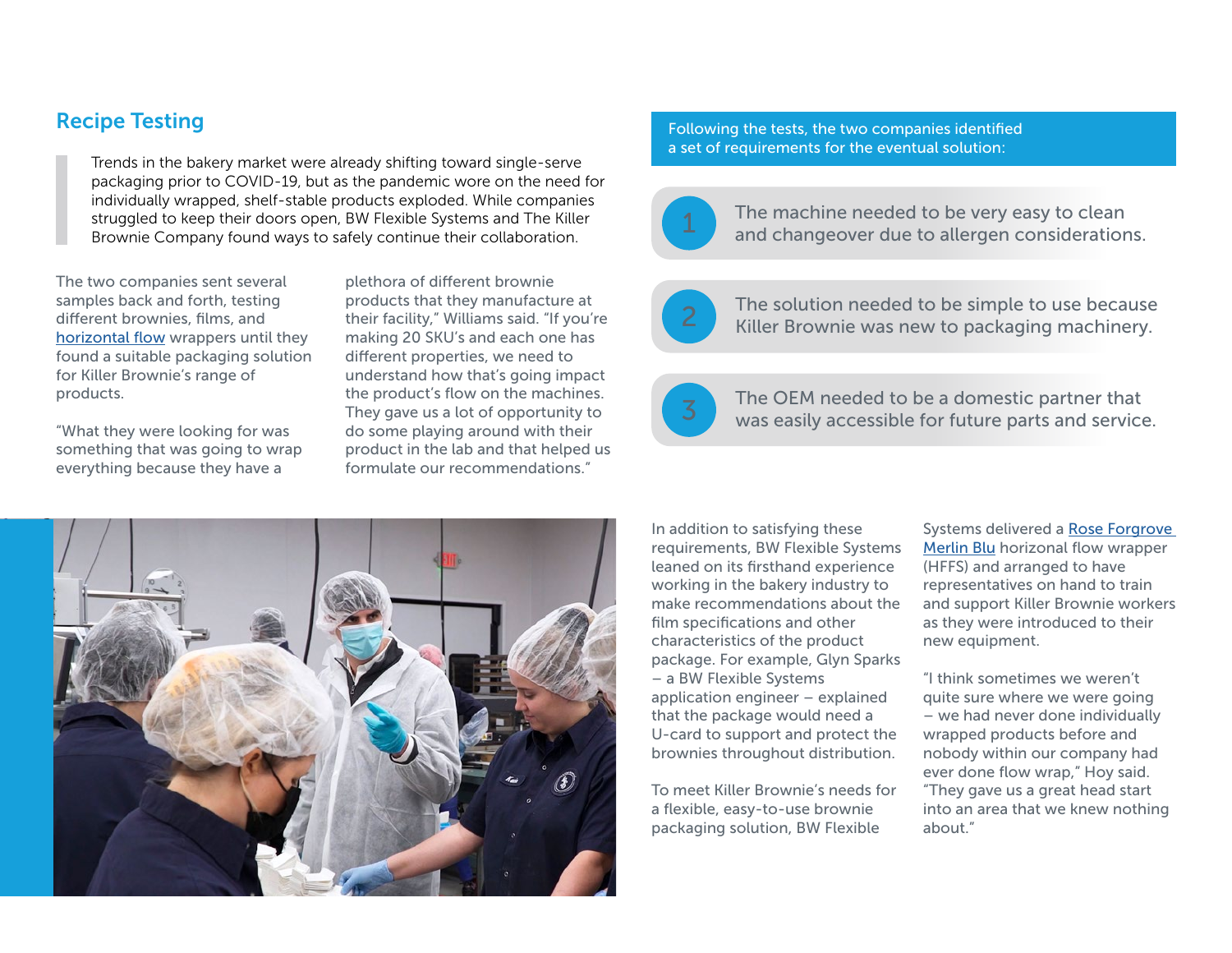#### Roll Out the Red Carpet

Near the conclusion of the testing phase, Williams invited the Killer Brownie team to visit BW Flexible Systems' headquarters in Duncan, South Carolina. This is known across Barry-Wehmiller as a Red-Carpet Welcome.

"Our product manager and one of our managers went down there and we were just blown away by the culture and the way they treated our team members as guests," Mayne-Ross said. "When they returned, they brought back a book about BW's culture – [Everybody Matters](https://www.barrywehmiller.com/outreach/book?utm_source=case+study&utm_medium=pdf&utm_campaign=Killer+Brownie+case+study&utm_content=Everybody+Matters+text+link) – which I read cover-to-cover and has now become one of the most important books of my library."

A manifestation of the [Barry-Wehmiller](https://www.barrywehmiller.com/story?utm_source=case+study&utm_medium=pdf&utm_campaign=Killer+Brownie+case+study&utm_content=BW+Culture+text+link)  [culture,](https://www.barrywehmiller.com/story?utm_source=case+study&utm_medium=pdf&utm_campaign=Killer+Brownie+case+study&utm_content=BW+Culture+text+link) the Red-Carpet Welcome is conducted to show customers that who they are and what they do matters. The welcome includes a tour of BW's manufacturing facilities, introductions to each member of BW project team, and ample opportunities for both parties to become acquainted with one another. It's an extension of BW's commitment to taking care of the people who make doing business possible.

"It's not a transactional experience, it's a relationship," Williams said. "We want you to know when you walk through those doors, you're important to us." Like the Barry-Wehmiller culture, Killer Brownie's company culture prioritizes caring for people. During BW Flexible Systems follow-up interview with the Killer Brownie team, Mayne-Ross expressed the importance of supporting a company's team members as a way of helping the business organically take care of itself.

"The most important part is to take care of the people who are under your care," she said. "We saw immediately that that was an important part of the BW culture as well. We knew if they were taking care of their employees and empowering them and if they were happy, that they would be a great partner for us because they would be people who enjoy their work and want to support us as a customer."

Killer Brownie projects that they'll see a minimum of 5-10% growth in the individually wrapped part of their business alone in the coming year.

"They didn't just hand us a card and say, 'we'll have this person contact you.' They took the time to answer our questions and showed us how a product would run on the line."

Julia Hoy Director of Product Development and QA The Killer Brownie® Company

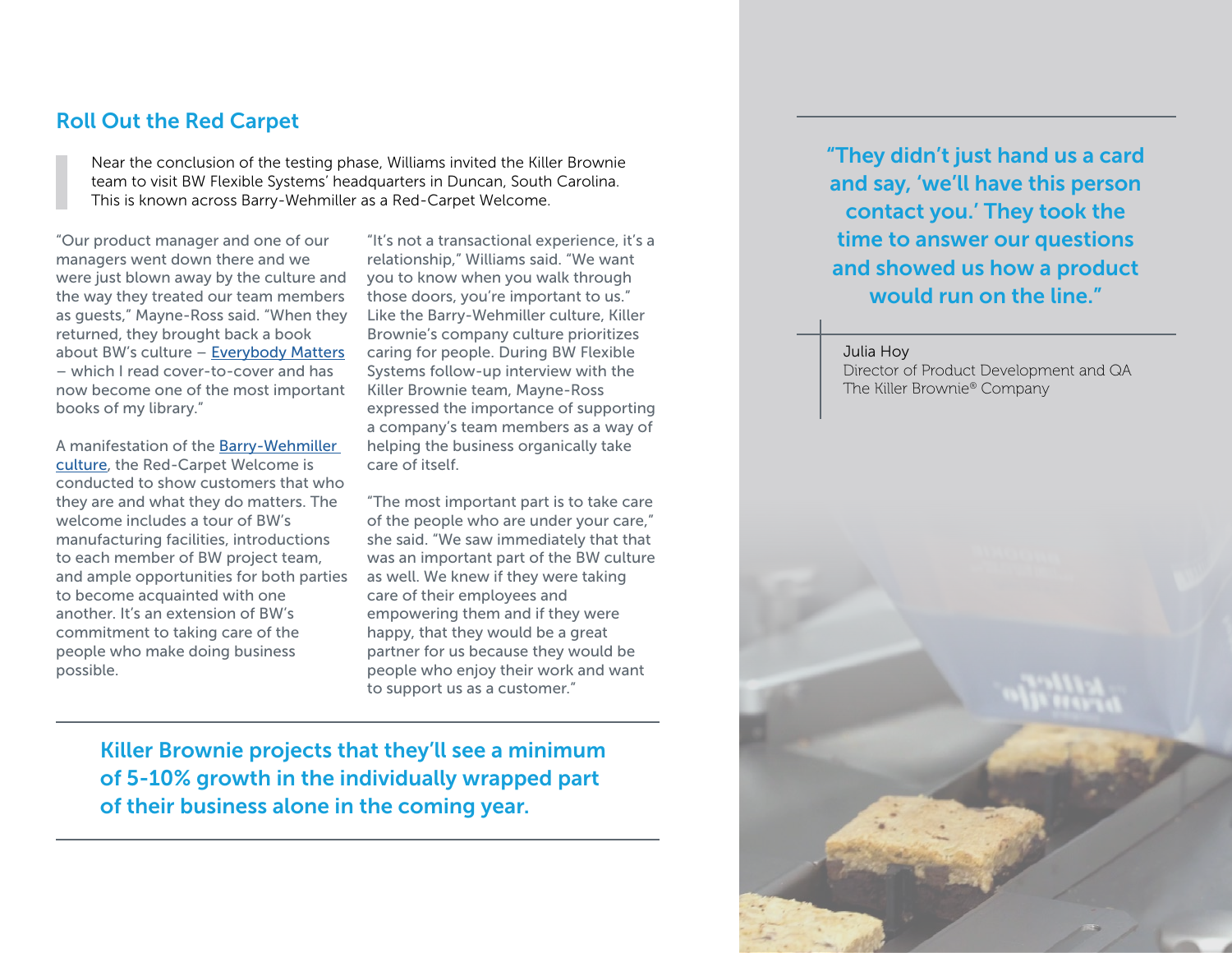### A Partnership with a Long Shelf Life

Followed by much excitement and adulation from Killer Brownie's customers, the bakery [announced its new capabilities](https://www.linkedin.com/posts/killerbrownie_first-run-of-individually-wrapped-triple-activity-6818910024195215360-gxvI/) to individually wrap brownies in the summer of 2021. Even before the product's official launch, Killer Brownie had secured several customers across fast-casual cafes and retailers.

"The exciting part of breaking into some of these channels is where we're seeing interest where we couldn't help people before," Mayne-Ross said. "We feel like we've entered a whole new chapter in our company's story by having this product available."

Killer Brownie identified four fanfavorite flavors to individually wrap at the start. When identifying requirements for the eventual solution, however, BW Flexible Systems and Killer Brownie agreed that the flow wrapper would need to be able to accommodate several other recipes as the individually

wrapped part of their business continued to grow. While the program is still relatively new, Killer Brownie projects that they'll see a minimum of 5-10% growth in the individually wrapped part of their business alone in the coming year.

"We knew that we wanted to start at a certain place in a certain capacity and we knew we wanted to build out from there," Mayne-Ross said. "We were looking for a company that would be able to offer us that in the equipment and the long-term support. They haven't disappointed."



Learn more about the service and support BW Flexible Systems has provided from the video link above.



"We feel like we've entered a whole new chapter in our company's story by having this product available."

Chimene Mayne-Ross President & COO The Killer Brownie® Company